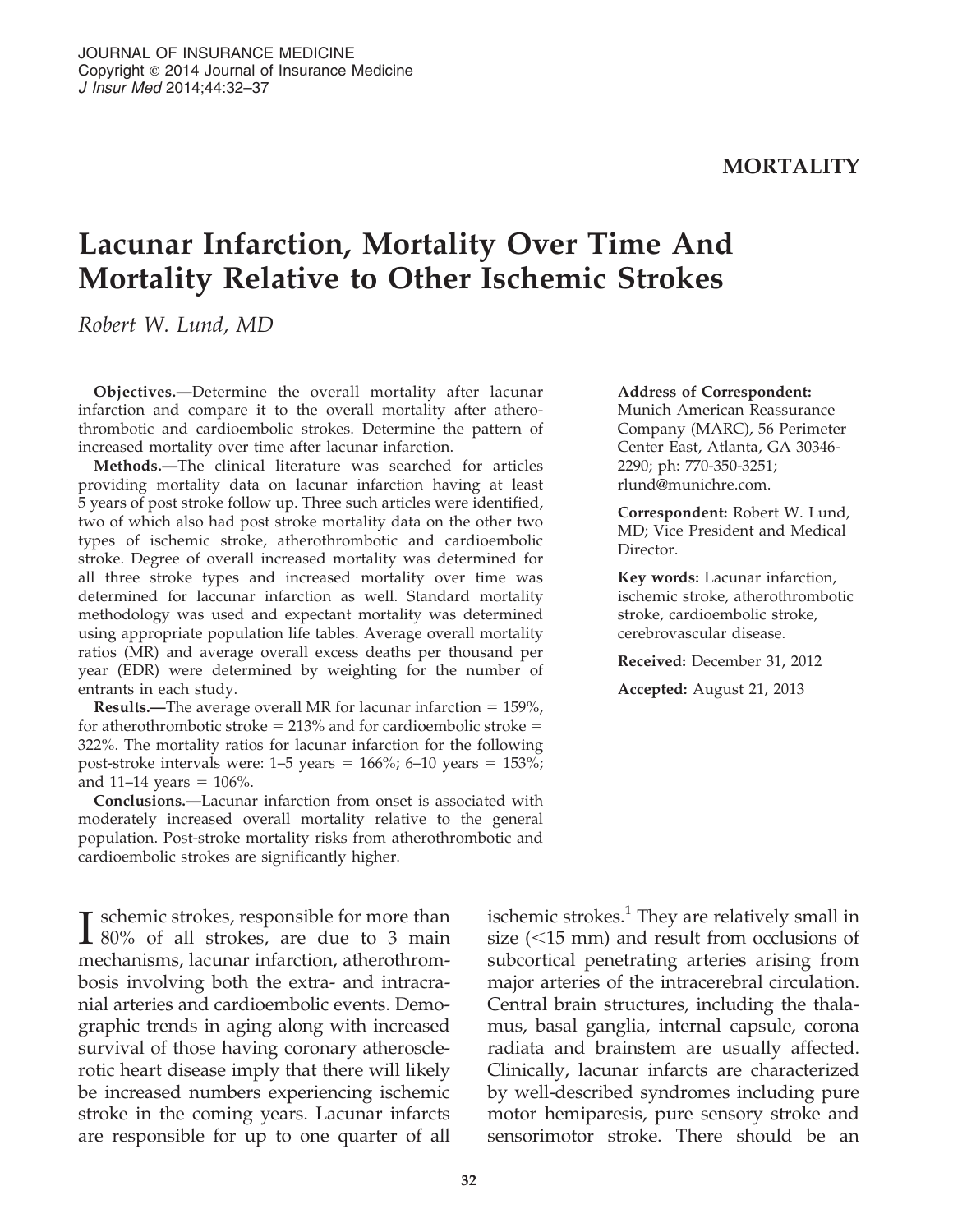absence of cortical findings such as aphasia, apraxia or hemi-neglect and, typically, there is no associated depression of consciousness or seizure activity. In the past, lacunar infarcts were considered rather benign with a relatively good long term outcome. Initial recovery was rapid relative to other strokes, presumably due to the small primary lesion. However, in recent years it has been recognized that, although initially demonstrating a favourable course, lacunar infarcts, after the passage of four or five years, are associated with increased risk for mortality and recurrent stroke not unlike that found in strokes of other etiology. $1/2$ 

The purpose of this article is to review the mortality associated with lacunar infarction, especially early mortality, and compare that to mortality due to other causes of ischemic stroke as presented in the studies evaluated.

# MATERIAL AND METHODS

The clinical literature was reviewed for relatively recent studies having at least 5 years of follow-up concerning mortality due to lacunar infarction. Three were identified for mortality assessment, two from Sweden and one from Rochester, Minnesota. The longest study included 14 years of follow-up on patients admitted to a stroke unit in Linkoeping, Sweden in 1986, including 47 suffering from lacunar infarction. $3$  The second study, also from Sweden, evaluated a group of 178 patients suffering from pure motor stroke due to lacunar infarction who were followed for 10 years.<sup>4</sup> The Rochester, MN study assessed outcomes, including survival, of individuals found to have ischemic stroke in the late 1980s, including 72 with lacunar infarction.<sup>5</sup> Study population characteristics of the latter article are found in a companion paper, also authored by Petty.<sup>6</sup> Data permitting determination of mortality due to atherothrombotic and cardioembolic stroke are found in both the Linkoeping, Sweden and Rochester, MN studies as well.

Mortality rates from these 3 studies were determined using established mortality methodology. Expectant population mortality was derived from the Human Mortality Database (located at: www.mortality.org) for the two Swedish studies. Through the progression of study years, the interval mortalities for each gender were derived from the corresponding year's mortality for that specific age. For example, if a male was 75 in 1986 the corresponding annual qx from the male 1986 Swedish population life table was used. The next year the corresponding annual qx for age 76 from the 1987 Swedish population life table was used, and so forth, for both genders, through the duration of the respective studies. The 1989–1991 United States Minnesota Decennial population life table was used for the Petty study from Rochester, MN. The mortality rates for both observed and expected populations were determined using geometric average annual mortality from which the mortality ratios (MR) and the excess death rates (EDR) were determined. Expected populations were interpolated appropriately for gender and appropriate expected population equivalent-age determinations were made according to methods discussed by Dr. Richard Singer<sup>8</sup> and presented by Dr. David Winsemius.<sup>9</sup> All MR represent observed study mortality relative to unselected general population mortality.

## RESULTS

The results are presented in two tables. Table 1 records the respective research articles along with their study locations, years, patient demographics and entrant survivals over time. Table 2 presents the geometric average annual observed and expected mortality rates, the mortality ratios and excess death rates. Each table presents the above information grouped by type of ischemic stroke (survival data for atherothrombotic and cardioembolic strokes are found only in the Petty<sup>5</sup> and Eriksson<sup>3</sup> articles). Overall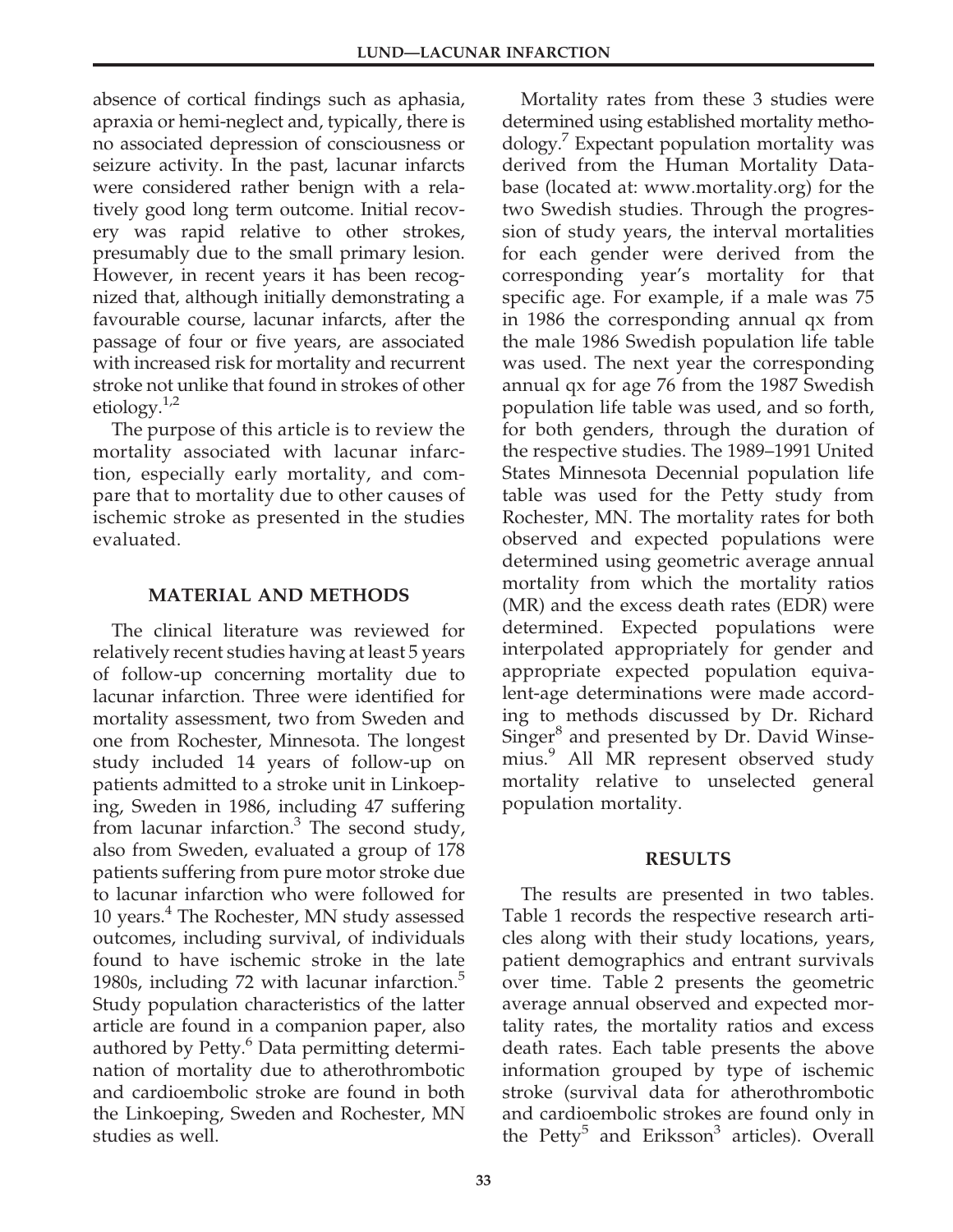|                                | Study Site (Study years)  | Entrants          | Mean Age      | $\%$ Male | Overall Survival $(\%)$ |      |                   |
|--------------------------------|---------------------------|-------------------|---------------|-----------|-------------------------|------|-------------------|
| <b>Study Author</b>            |                           | (N <sub>0</sub> ) | (Yrs.)        |           | 5 Years                 |      | 10 Years 14 Years |
| <b>Lacunar Infarction</b>      |                           |                   |               |           |                         |      |                   |
| Staaf et $al4$                 | Sweden (1983–1999)        | 178               | 72.5          | 59.6      | 68                      | 34.5 |                   |
| Petty et $al5$                 | Rochester, MN (1985–1992) | 72                | 73 $(\pm 10)$ | 43        | 65                      |      |                   |
| Eriksson <sup>3</sup>          | Sweden (1986–2000)        | 47                | 70.6          | 55.3      | 62                      | 37.5 | 28                |
| <b>Atherothrombotic Stroke</b> |                           |                   |               |           |                         |      |                   |
| Petty et $al5$                 | Rochester, MN (1985–1992) | 74                | 72 $(\pm 11)$ | 67.6      | 67.5                    |      |                   |
| Eriksson <sup>3</sup>          | Sweden (1986–2000)        | 191               | 71.1          | 45        | 50.5                    | 26   | 16                |
| <b>Cardioembolic Stroke</b>    |                           |                   |               |           |                         |      |                   |
| Petty et al <sup>5</sup>       | Rochester, MN (1985–1992) | 132               | $80 (\pm 12)$ | 33.3      | 20                      |      |                   |
| Eriksson <sup>3</sup>          | Sweden (1986-2000)        | 71                | 78.3          | 36.6      | 31.5                    | 12.5 | 5.5               |

#### Table 1. Lacunar Infarction

average MR and EDR (weighted per number of respective study entrants) are presented for each type of stroke. Interval MR and EDR (similarly weighted) are presented for lacunar infarction as well.

#### Lacunar Infarction Experience

The overall mortality is found to be moderately elevated (MR  $= 159\%$ ) with interval mortality rates progressively falling from the first 5-year interval MR of 166%. Mortality after 10 years (only available in the Eriksson study) was demonstrated to be minimal ( $MR = 106\%$ ).

## Atherothrombotic and Cardioembolic Stroke Mortality

The overall mortality was significantly higher than that of lacunar infarction with  $MR = 213\%$  for atherothrombotic stroke and 322% for cardioembolic stroke.

The EDR for cardioembolic stroke was extremely high at 157.4.

#### DISCUSSION

Mortality in the initial years after lacunar infarction has previously been described as minimal, increasing mortality becoming apparent after 4 to 5 years. The article authored by Staaf<sup>4</sup> has similar conclusions with increased mortality relative to age and sexmatched controls becoming apparent after 4 years (see Figure 1.) In the Staaf article the expected population mortality was determined thusly: ''Survival rates for the whole normal Swedish population, matched for age and sex for the actual time period, were calculated and compared with corresponding data for the patient group by means of a computer program (SURV 2, version 2.01) developed for the Finnish Cancer Registry.''<sup>4</sup> We don't know what criteria were used for classifying an individual as ''normal.'' It is apparent that Staaf's expected population has mortality that varies from that of the Swedish population life tables used in this paper. Staaf's study population had an average age of 72.5 years with an extremely broad range from ages 28 to 97, making determination of the optimal expected population equivalentage difficult (age 75 was chosen) and possibly inaccurate. This fact along with some potential expected population selection bias in the Staaf article may account for some (but not all) of the observed discrepancy. In contrast to Staaf's findings, when mortality methodology, using expected general population mortalities, is applied to these three survival analyses an opposite and consistent pattern is discernible. Increased mortality appears in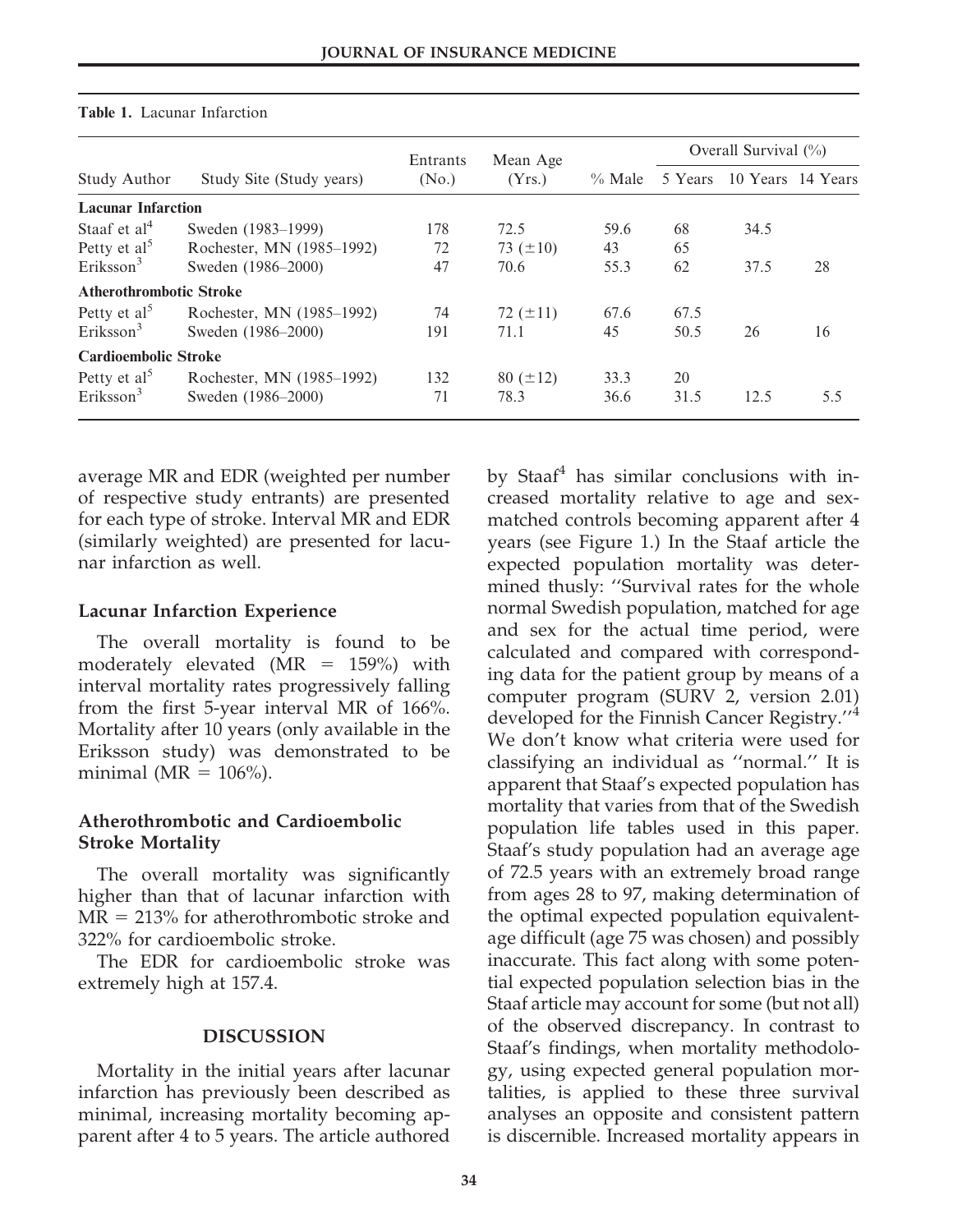|                     |                                                           | Lacunar Infarction |                    |           |       |                     |                |       | Mortality Ratio                   |                |                            | Excess Deaths |      |
|---------------------|-----------------------------------------------------------|--------------------|--------------------|-----------|-------|---------------------|----------------|-------|-----------------------------------|----------------|----------------------------|---------------|------|
|                     |                                                           |                    | Observed mort (q̂) |           |       | Expected mort. (q') |                |       | $(\hat{q}/\hat{q}' \times 100)$ % |                |                            | 1000 / Year   |      |
|                     | Yrs. post lacunar infarct                                 | $\zeta$ -0         | $6 - 10$           | $11 - 14$ | $6-5$ |                     | $6-10$ $11-14$ | $6-6$ |                                   | $6-10$ $11-14$ | $6-5$                      | $6-10$ 11-14  |      |
| <b>Study Author</b> | Staaf et al <sup>4</sup>                                  | r<br>.074          | .1269              |           | 0551  | .0858               |                | 135   | 148                               |                |                            | 41.1          |      |
|                     | Petty et al <sup>5</sup>                                  | .082               |                    |           | .0443 |                     |                | 186   |                                   |                | $19.3$<br>$38.3$<br>$29.4$ |               |      |
|                     | Eriksson <sup>3</sup>                                     | 0912               | .0957              | .0704     | 0362  | .0550               | .0662          | 252   | 174                               | 106            |                            | 40.6          | 4.2  |
|                     | Interval Averages (Weighted per Number of Study Entrants) |                    |                    |           |       |                     |                | 166   | 153                               | 106            |                            | $\frac{1}{4}$ | 4.2  |
|                     | Overall Average (Weighted per Number of Study Entrants)   |                    |                    |           |       |                     |                |       | 159                               |                |                            | 32.9          |      |
|                     | Atherothrombotic Stroke                                   |                    |                    |           |       |                     |                |       |                                   |                |                            |               |      |
|                     | Petty et al <sup>5</sup>                                  | .0755              |                    |           | .0510 |                     |                | 148   |                                   |                |                            |               |      |
|                     | Eriksson <sup>3</sup>                                     | .1277              | .1243 .1143        |           | .0365 | .0578               | .0882          | 349   | 215                               | 130            | 24.6<br>91.1               | 66.5          | 26.1 |
|                     | Overall Average (Weighted per Number of Study Entrants)   |                    |                    |           |       |                     |                |       |                                   |                |                            | 52.8          |      |
|                     | Cardioembolic Stroke                                      |                    |                    |           |       |                     |                |       |                                   |                |                            |               |      |
|                     | Petty et al <sup>2</sup>                                  | .2752              |                    |           | .0688 |                     |                | 400   |                                   |                | 206.4<br>130.9             |               |      |
|                     | Eriksson <sup>3</sup>                                     | 2063               | .1688              | .1856     | 0754  | .1191               | .1796          | 274   | 142                               | 103            |                            | 49.7          | 5.9  |
|                     | Overall Average (Weighted per Number of Study Entrants)   |                    |                    |           |       |                     |                |       | 322                               |                |                            | 157.4         |      |
|                     |                                                           |                    |                    |           |       |                     |                |       |                                   |                |                            |               |      |

| λ<br>ċ<br>7 |  |
|-------------|--|
| acunar.     |  |
|             |  |
| ă<br>ਟ      |  |

## LUND—LACUNAR INFARCTION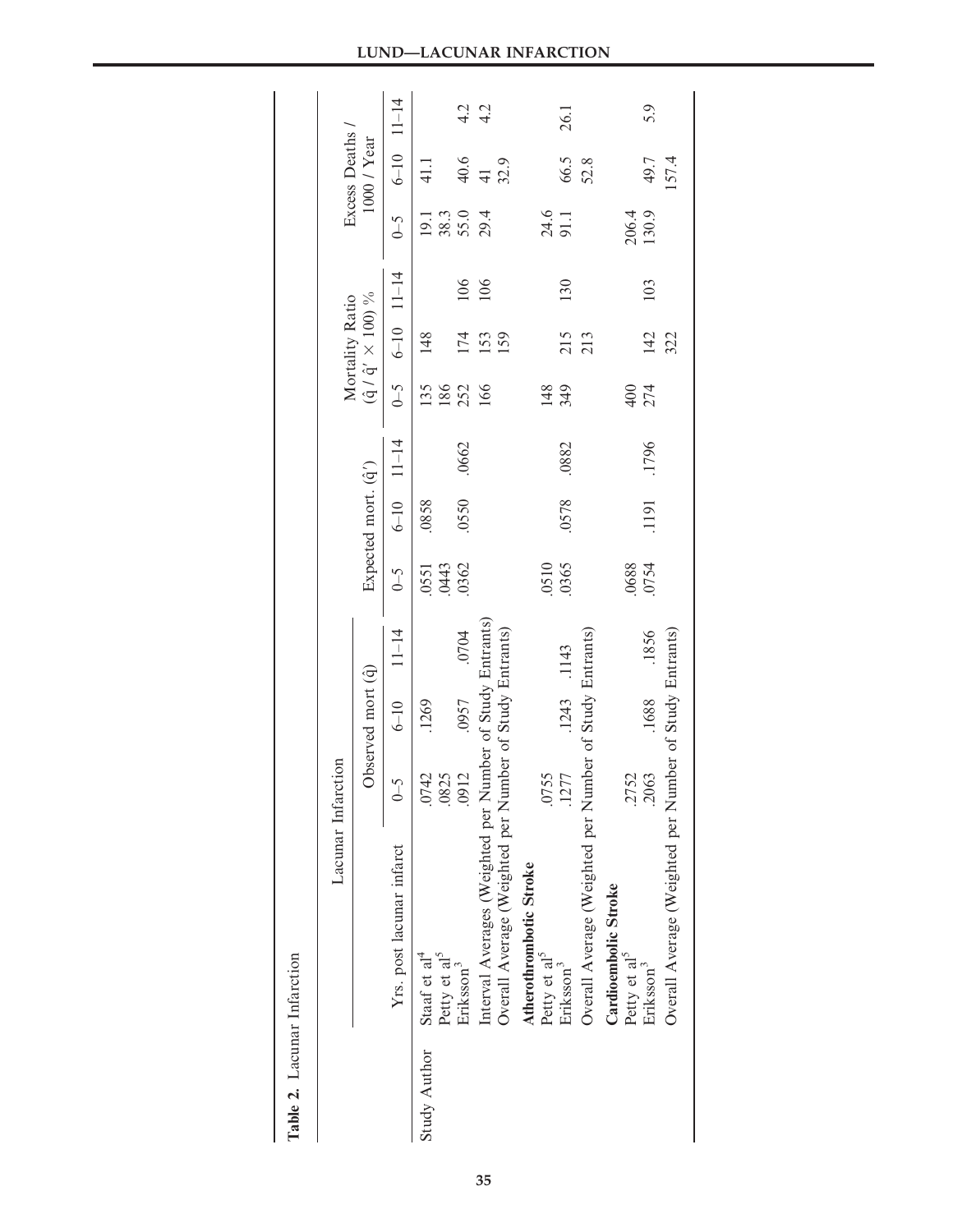the first 5-year period and persists through the second 5-year period, becoming much less after 10 years. The overall mortality due to lacunar infarction is moderate (overall  $MR =$ 159%) and significantly less than that due to the other types of ischemic strokes. Atherothrombotic strokes (overall  $MR = 213\%)$  have a better prognosis than cardioembolic strokes (overall  $MR = 322\%$ ). This same hierarchy of ischemic stroke mortality severity has been previously documented.<sup>8</sup> It appears that average age of onset for lacunar infarction and atherothrombotic stroke is about the same (71 to 73 years) whereas that of cardioembolic stroke is older (about 79 years of age). There is a significant increase in expected mortality between ages 72 and 79, which makes the high cardioembolic stroke EDR of 157.4 very helpful in appreciating the true mortality risk represented by the cardioembolic type of stroke.

Stroke etiology is not the only factor to consider in determining post-stroke prognosis. It is known that functional status after ischemic stroke is also associated with long term survival.<sup>10</sup> We have some indication of post stroke functional status in Eriksson's article<sup>3</sup> although no mortality calculations can be made. Of the entrants having lacunar infarction, 57.5% were classified as having a "minor" stroke, 31.9% a "moderate" and 10.6% a ''major'' stroke. To better characterize these categories it is helpful to consider the modified Rankin Scale (mRS) method of classifying post stroke function.<sup>11</sup> Minor stroke (mRS 2 or less) refers to those who have, at worst, slight disability but are able to look after all of their own affairs without assistance. Moderate stroke (mRS 3) is classified as having a degree of disabilitly requiring some help from others but the individual is able to ambulate without assistance. Major stroke refers those who have moderately severe disability requiring assistance of another with bodily needs and with ambulation (mRS4 or worse). In contrast to lacunar infarction, Eriksson found that those suffering from atherothrombotic

and cardioembolic strokes had the following respective classifications: ''minor'' 53.9%, 31.0%, ''moderate'' 15.7%, 14.0% and ''major'' 30.4%, 55.0%. The functional impairment after lacunar infarction is found to be relatively less and this certainly contributes to the better prognosis of this type of stroke.

The numbers of entrants and length of follow up represented by the studies considered in this article ideally would be larger. However, when placed in context of Norrving's review ''Long-term prognosis after lacunar infarction, $i^2$  it might be concluded that this article reports the best of ''long-term'' mortality information available regarding lacunar infarction. Norrving's review sites 23 articles, of which only 6 had more than 150 entrants and only 3 had duration of follow up greater than 4 years. One of those with longer follow up was a Japanese study, the other two are included in the 3 studies considered in this paper. Perhaps some bias is introduced in the Staaf article $4$  because only presumed lacunar infarcts due to pure motor stroke were considered rather than a broader spectrum of lacunar infarction deficits. Finally, there is always concern regarding accuracy of diagnosis and this is especially true for lacunar infarction where up to 50% of CT or MRI scans done acutely show no infarct at all, with the diagnosis being made clinically.

# CONCLUSIONS

Early mortality due to lacunar infarction is not as favourable as has been described and actually is slightly higher in the first 5-year period than in years 6 through 10. After 10 years, increased mortality risk from lacunar infarction appears to diminish to relatively minimal levels. Overall mortality risk after lacunar infarction is significantly less and post stroke level of function significantly better relative to cardioembolic stroke with mortality risk and level of function being intermediate for atherothrombotic